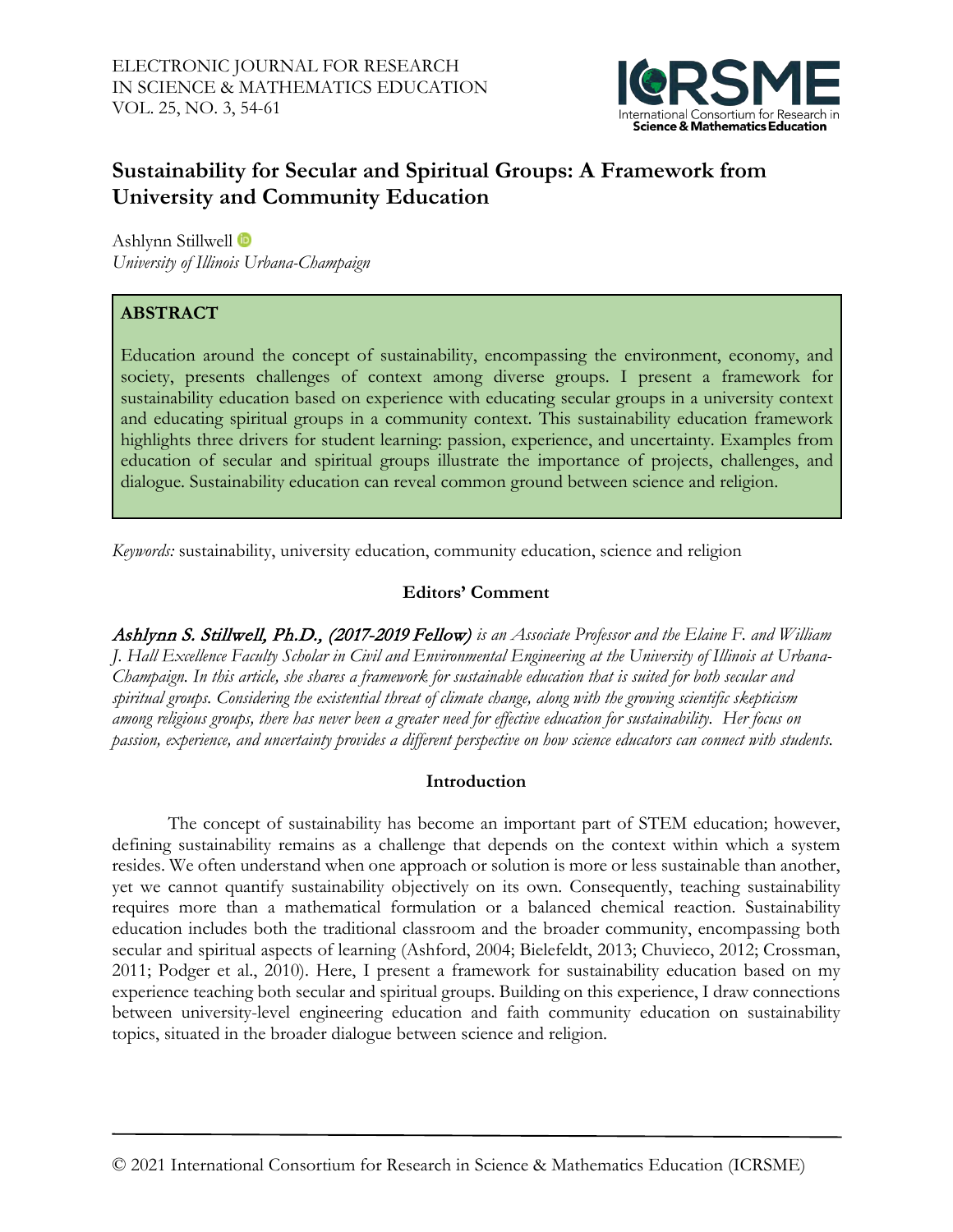### **Background: Conceptualizing Sustainability**

Sustainability is often represented as a transition or a process, with many literature references describing an uncertain journey towards a future goal (Clark & Dickson, 2003; Kates et al., 2001; NRC, 2013; Parris & Kates, 2003). Beyond this transition, definitions of sustainability typically focus on interlocking crises based on the three pillars (or "broad areas of concern" as originally labeled in the Brundtland et al. (1987) report) of environment, economy, and society. Many sustainability definitions also include language to promote positive change rather than simply minimizing negative impacts (Dovers, 1996; Kemp & Martens, 2007; Kemp et al., 2005; Marshall & Toffel, 2005; Pope et al., 2004; Sexton & Linder, 2014; Spangenberg, 2011; Swart et al., 2004).

Of the three pillars of sustainability (environment, economy, society), the social elements of sustainability often receive the least attention. Vallance et al. (2011) presented a typology for social sustainability including *development sustainability* (addressing basic human needs), *bridge sustainability* (promoting changes in human behavior), and *maintenance sustainability* (preserving socio-cultural characteristics). In focusing on human behavior, bridge sustainability in particular can enable a transition to advance sustainability goals through an environmental ethics lens. Vallance et al. (2011) label these behavior changes as *non-transformative* approaches of simply learning about sustainability actions versus *transformative* approaches that actually change the relationship between humans and the environment. Enabling transformative behavior requires education, both formal and informal, and knowledge regarding sustainability and the likely outcomes from one's actions.

Both individual and collective actions are necessary to achieve sustainability goals, including local challenges, such as renewable energy or alternative water supply investments, and the global challenge of climate change. Effective climate mitigation and adaptation depends on both personal actions and policy approaches (Attari et al., 2019). In faith communities, the religion-environment connection is relevant for personal behavior, including ways of living and ethical or moral values (Chuvieco, 2012), and many religions include aspects of sustainability in faith beliefs and practices. Consequently, the whole-person approach to educating for sustainability, based on an example of Baha'i faith-inspired service learning, can have more benefits than traditional behavioral education approaches (Podger et al., 2010). Research on business practices has illustrated the synergies between spiritual and environmental leadership (Crossman, 2011), and these synergies can also be relevant in an educational setting in preparation for the workforce and/or as continuing education. Formal and informal sustainability education has a role to play in informing personal actions and forming the knowledge base for policy and governance approaches.

#### **A Framework for Sustainability Education**

Sustainability is an inherently interdisciplinary subject such that no one single pedagogical approach or education framework encompasses the whole of the concept. The following sustainability education framework is based on my experience in higher education teaching students in Civil and Environmental Engineering and my experience sharing sustainability and environmental concepts with faith communities through Faith in Place (www.faithinplace.org), a non-profit organization that connects people of faith around care for the environment and the Illinois affiliate of Interfaith Power and Light. Here, I refer to student learning in general, where 'student' includes individuals from both of these groups.

Sustainability in these two contexts, secular and spiritual groups, encompasses different characteristics of STEM education. Formal sustainability education in the context of a university classroom is often focused on knowledge acquisition, concept mastery, skills development, and workforce preparation. On the other hand, informal sustainability education in the context of spiritual groups tends to focus on translating knowledge to individual and collective action for the broader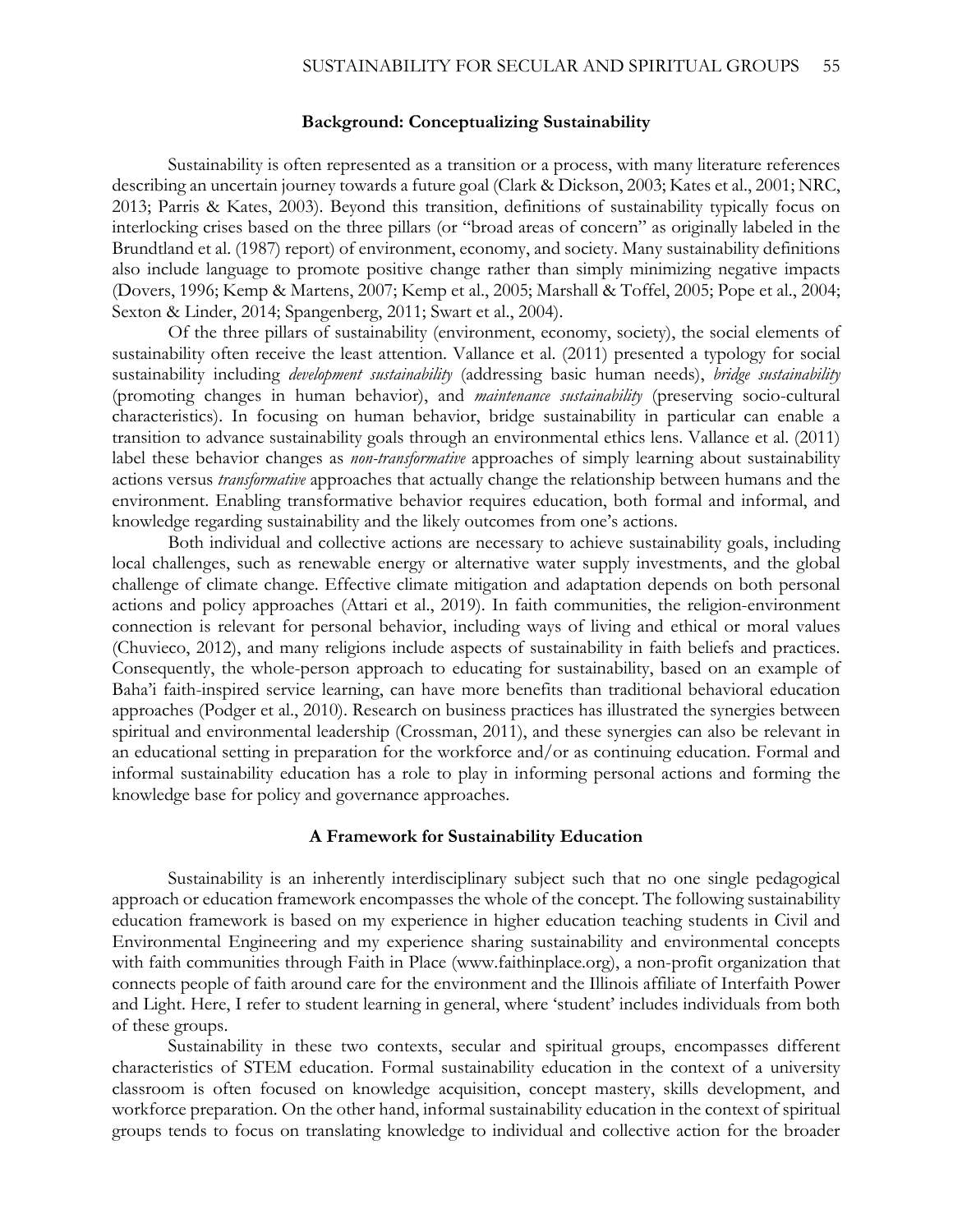societal good. However, these secular and spiritual contexts are not necessarily in conflict; both contexts offer perspective for effective sustainability education.

I formulate this sustainability education framework from my own perspective (Figure 1) around three drivers of student learning in the context of sustainability: passion, experience, and uncertainty.

## **Figure 1**

*A Proposed Framework for Sustainable Education*

| <b>Sustainability Education</b>                                                       |                                                                               |                                                                  |
|---------------------------------------------------------------------------------------|-------------------------------------------------------------------------------|------------------------------------------------------------------|
| Passion                                                                               | <b>Experience</b>                                                             | Uncertainty                                                      |
| Understanding<br>$\bullet$<br>problem context<br>Intrinsic<br>$\bullet$<br>motivation | Critical analysis<br>Systems thinking<br>Formulating and<br>testing solutions | Quantifying<br>tradeoffs and<br>externalities<br>Decision making |

### **Passion**

While a large portion of sustainability builds on math and science fundamentals, passion and attitude are arguably a more important foundation for learning success. When a student has passion for sustainability-related topics, they often are intrinsically motivated to learn more about problems and possible solutions. Passion can also lead the student to conduct their own research to more fully understand the particular sustainability problem of interest and the broader context, moving toward *understanding* in Bloom's taxonomy.

### **Experience**

Through direct experience with sustainability problems, students develop a core knowledge base around sustainability concepts. This problem-based learning can help students leverage passions to investigate sustainability problems deeper. Sustainability experience can come from critical analysis of a problem, using systems thinking approaches that quantify and evaluate interconnections and feedbacks between systems. With critical analysis and systems thinking tools, students can formulate and test solutions, simulating different states of the world and possible outcomes. This experiential, problem-based learning moves toward *analyzing* and *evaluating* in Bloom's taxonomy.

### **Uncertainty**

The wicked problems in the context of sustainability typically have no 'right' answer, though there might be several 'wrong' answers. The non-deterministic nature of sustainability leads to significant uncertainty regarding systems, inputs, outputs, and results. Through deeper consideration of uncertainty, students learn to quantify tradeoffs and externalities associated with a simulated solution. Across the three pillars of sustainability, tradeoffs are inevitable such that the 'right' answer depends on context, and problem-specific conditions. Learning to make decisions under uncertainty is an aspect of sustainability education that can deepen learning mastery and support further analysis, moving toward the goal of *creating* new or original work in Bloom's taxonomy.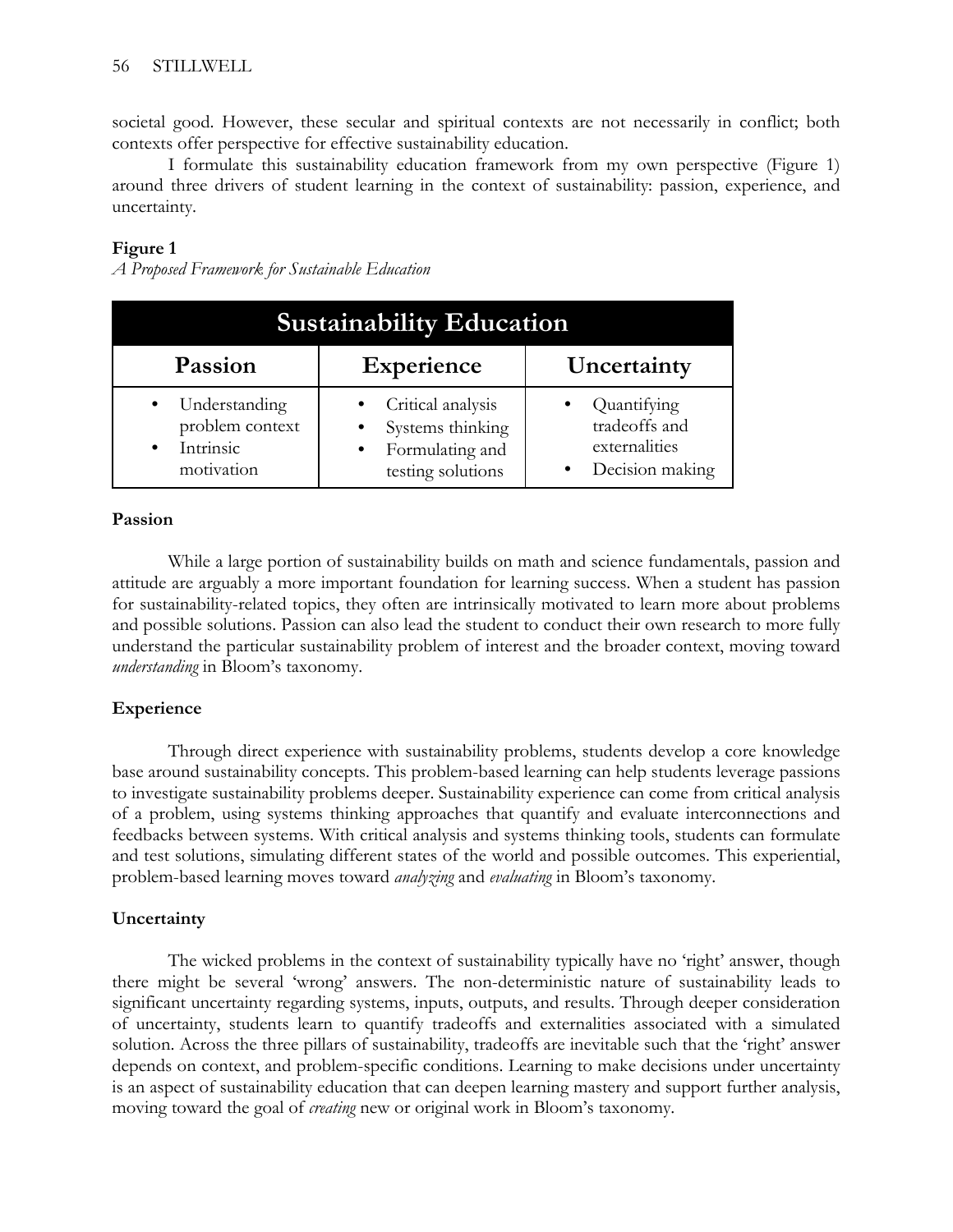#### **Sustainability Education in a Secular University Context**

My experience in formal sustainability education is in the context of Civil and Environmental Engineering at a secular university. In one of my classes, Energy and Global Environment, undergraduate students learn the fundamentals of energy and environmental systems by evaluating multiple impacts of engineering decisions.

Many Civil and Environmental Engineering students already have a passion for sustainability and sustainable development. Engineering education regarding sustainable development often focuses on teaching students the skills necessary to successfully initiate change processes (Fenner et al., 2005), particularly systems change (Ashford, 2004) and bridging across fields. However, this bridge across fields can be perceived as trading off depth for breadth in the knowledge base. While aiming for both depth and breadth in engineering education, Ashford (2004, p. 239) comments on fragmentation in the engineering knowledge base, "leading to myopic understanding of fundamental problems." Essentially, engineering students with passion for sustainability might find that branching out into diverse and broad topics leads to less depth of technical knowledge in core areas, which then undermines the breadth of education also.

This depth-for-breadth tradeoff can be mitigated through experiential education (Bielefeldt, 2013), using immersive, authentic experiences in the educational approach to support students in critical analyses and actionable science. In my class, students learn to evaluate impacts of engineering systems through two projects: the first rigid in structure but flexible in location, and the second openended in subject matter. For example, the structured project focuses on selecting the most appropriate walling material for constructing housing in low-income countries. This 'most appropriate' walling material decision is based on total cost (including labor and materials), transportation energy, materials embodied energy, water consumption, air emissions, and health risks, all quantified for a studentselected low-income country location, where data are often scarce. Though every group in the class is examining the same basic question (i.e., What is the best walling material?), recommended solutions often vary widely due to the country-specific context and relevant environmental, economic, and social factors.

Leveraging the knowledge and skills gained from the first structured project, students then complete a second open-ended project comparing two infrastructure systems, with 'infrastructure' broadly defined. In this student-led, open-ended project, groups often form around topics of interest and passion on diverse subjects. Previous projects have evaluated commuter rail vs. ferries, conventional vs. green roofs, nuclear vs. renewable energy, omnivorous vs. vegan diets, and many other systems. While students often go into their projects with initial thoughts regarding the 'best' system, tradeoffs and externalities almost always emerge such that the 'best' system is not immediately obvious and requires consideration of context, uncertainties, and priorities. Those uncertainties extend beyond purely mathematical uncertainty quantification to include uncertainty in prioritizing environmental needs over societal needs, for example. Students often come to the same conclusion as Peter (1982) in his popular quote, "Some problems are so complex that you have to be highly intelligent and well informed just to be undecided about them."

### **Sustainability Education in a Faith Community Context**

My experience in informal sustainability education has been in the context of Faith in Place through outreach and engagement with Green Teams at houses of worship. These Green Teams, composed of adults of many diverse faiths, come together at the Annual Green Team Summit, with opportunities for education and exchange of ideas and experiences.

Faith communities often have unique perspectives regarding sustainability. In Judeo-Christian contexts, for example, the competing themes of dominion over versus stewardship of the Earth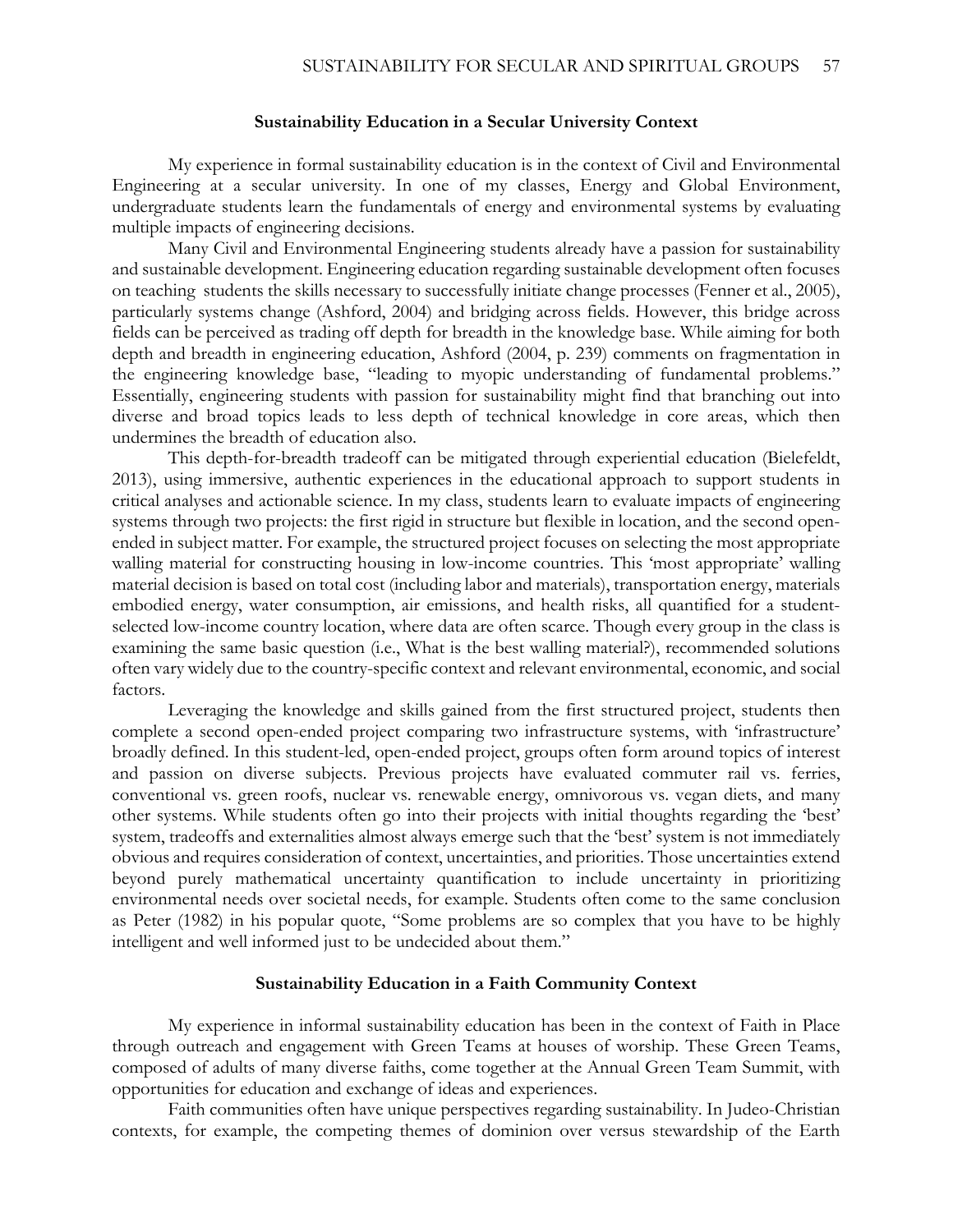emerge as attitudes toward the environment (Konisky, 2018). Despite Pope Francis's encyclical *Laudato Si': On Care for our Common Home*, there is little evidence of a "greening" of Christianity with increased concern for the environment. In analyzing longitudinal data, Konisky (2018) showed that some evidence suggests Christians have less concern for the environment over time. However, in a study of social identity and in-group norms of Christians, framing around stewardship led to significant increases in pro-environmental and climate change beliefs (Goldberg et al., 2019). Consequently, linking faith and beliefs with concern for the environment in spiritual groups can ignite passion for sustainability.

Process cues from clergy and academic experts can affect trust and attitudinal ambivalence (Djupe & Calfano, 2009), such that faith communities and their leaders can play a significant role in beliefs and actions around sustainability. Linking spiritual beliefs with sustainability can support personal action and experience around care for the environment. For example, one of Faith in Place's core programs is Sustainable Food & Land Use, emphasizing the combined challenges of shrinking native landscapes and growing hunger and inaccessibility of healthy food options. Through the Just Eating curriculum revision, Faith in Place staff and volunteers created material to emphasize the cultural importance of food, highlight the challenges of hunger and healthy food inaccessibility, and foster dialogue around possible solutions. This material was presented at the 2019 Faith in Place Green Team Summit. Each lesson of the 'Revisiting Just Eating' curriculum includes an experiential element, such as keeping a food diary or preparing a meal using only ingredients from a convenience store, with a follow-up reflection. These learning-by-doing approaches help illuminate the context around food systems sustainability challenges.

In response to different values, experiences, and contexts related to food and faith, many participants in the 'Revisiting Just Eating' discussion expressed uncertainty regarding solutions. This uncertainty included acknowledging tradeoffs between affordability and nutrition, inequality around access to fresh produce, the role of food in religious observances (e.g., Jewish Passover Seder), and different resource contexts for constructing community- or congregationally-supported agriculture farms. Despite uncertainties regarding solutions, people of faith did come together in the context of sustainable food and land use, linking environmental and systems science and religion around care of the Earth and the humans inhabiting it.

### **Discussion: Sustainability in the Broader Science-Religion Dialogue**

In the context of sustainability, we have entered the Anthropocene era, where humans and the Earth are "intertwined, so that the fate of one determines the fate of the other" (Zalasiewicz et al., 2010, p. 2231). A similar concept arises in Buddhism, that of *interdependent co-arising*, where "things which may seem to exist independently of other things are in fact dependent for their existence and their character on other things" (Wright, 2017, p. 202). This intimate linkage between humans and the environment is relevant in the context of both sustainability science and religion. Advances in science and engineering can enable advances in Earth ethics (Schmidt & Peppard, 2014); for example, quantifying groundwater depletion via the Gravity Recovery and Climate Experiment (GRACE) satellites (Richey et al., 2015) can support more sustainable groundwater extraction and consumption.

Sustainability is often defined as meeting "the needs of the present without compromising the ability of future generations to meet their own needs" (Bruntland et al., 1987, p. 15 paragraph 3), which can resonate with both spiritual and secular individuals. In their survey studying reasons to reduce climate change, Goldberg et al. (2019) found the most important reason selected was "Provide a better life for our children and grandchildren," selected by 28% of Americans and 29% of Christians surveyed. Acknowledgement and care for future generations through care and action for the environment illustrates synergies between science and religion in practice. Moving forward, sustainability education and sustainable development require learning, dialogue, and action around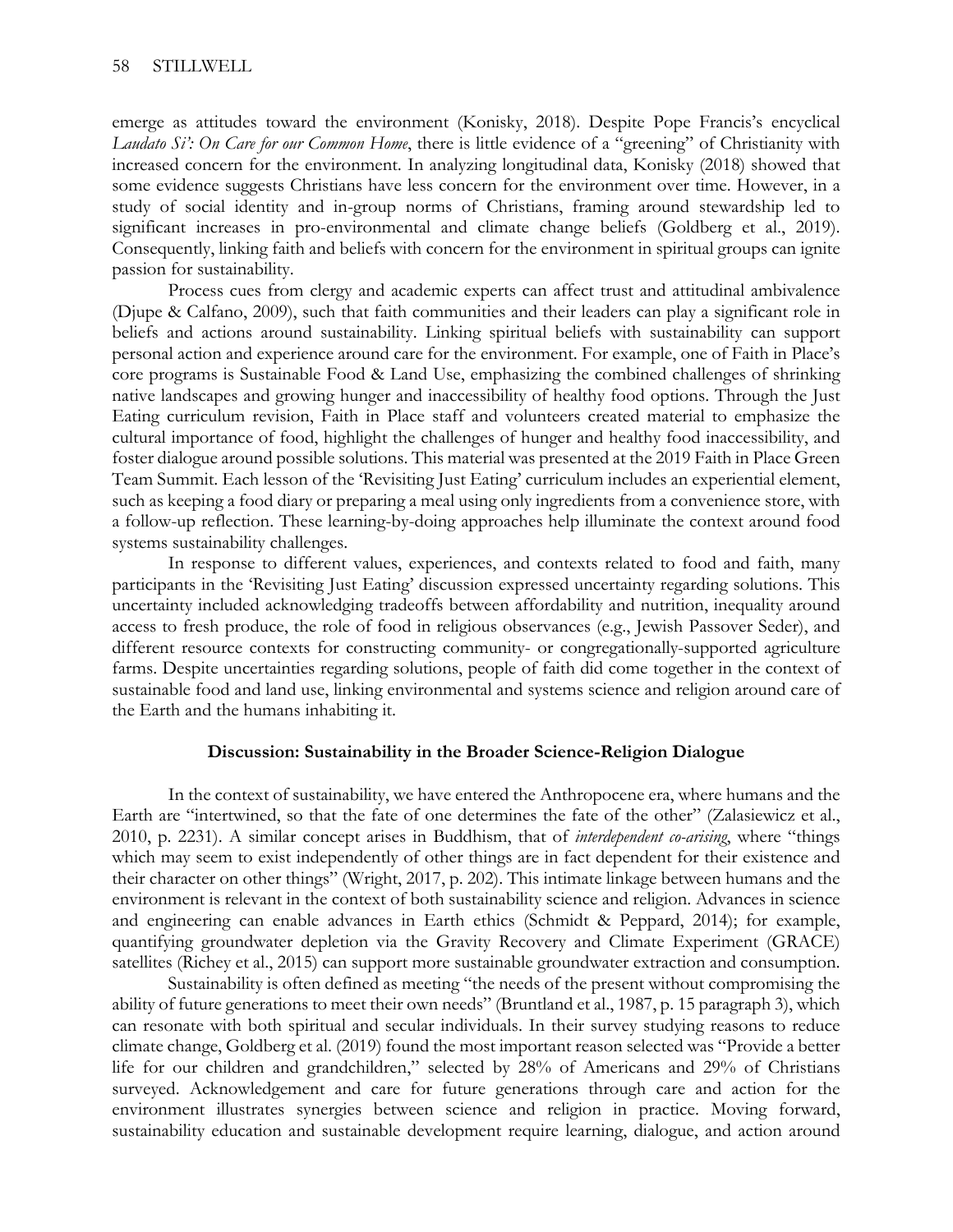common goals. While science and religion are often viewed in conflict, sustainability presents a common ground. As Archbishop Emeritus Desmond Tutu once said, "We have enough that conspires to separate us; let us celebrate that which unites us, that which we share in common" (Tutu, 2011, p. 7).

Sustainability is a broad concept encompassing the environment, economy, and society, and it presents challenges in education through tradeoffs between breadth and depth of knowledge. The intersection of and dialogue between science and religion presents an opportunity to reach diverse groups with sustainability education, leveraging passion and experience to inform decisions and positive action amidst uncertainty. Experiential learning in both university and community settings can deepen knowledge and emphasize sustainability concepts through projects, challenges, and dialogue, and that learning through the whole-person approach to educating for sustainability (Podger et al., 2010) can lead to greater benefits overall. This figurative common ground of sustainability education can help inspire action to protect the literal common ground of Earth.

#### **Acknowledgements**

Inspiration for this work came from engaging in dialogue through the Sinai and Synapses Fellowship (2017-2019), supported in part by the Issachar Fund. The university sustainability education components of this work are based on efforts funded by the National Science Foundation, grant CBET-1847404; the opinions, findings, and conclusions or recommendations expressed here at those of the author and do not necessarily reflect the views of the National Science Foundation.

Thanks to the Faith in Place Staff and Board of Directors for their continued work with diverse people of all faiths sharing the commitment to care for the Earth. Additional thanks to my former students in CEE 340: Energy and Global Environment at the University of Illinois at Urbana-Champaign for their engagement in learning about sustainability; I am grateful for the many lessons I learned from them.

### *The author received no financial support for the research, authorship, and/or publication of this manuscript.*

**Ashlynn Stillwell, Ph.D.,** [\(ashlynn@illinois.edu\)](mailto:ashlynn@illinois.edu) is an Associate Professor and the Elaine F. and William J. Hall Excellence Faculty Scholar in Civil and Environmental Engineering at the University of Illinois Urbana-Champaign. Her research focuses on creating sustainable water and energy systems in a policy-relevant context. She earned a B.S. in Chemical Engineering from the University of Missouri (2006), and an M.S. in Environmental and Water Resources Engineering (2010), M.P.Aff in Public Affairs (2010), and Ph.D. in Civil Engineering (2013) from The University of Texas at Austin.

#### **References**

Ashford, N. A. (2004). Major challenges for engineering education for sustainable development: What has to change to make it creative, effective, and acceptable to the established disciplines? *International Journal of Sustainability in Higher Education, 5*(3), 239-250.

- Attari, Shahzeen Z., David H. Krantz, and Elke U. Weber. (2019). Climate change communicators' carbon footprints affect their audience's policy support. *Climatic Change, 154*, 529-545.
- Bielefeldt, Angela R. (2013). Pedagogies to Achieve Sustainability Learning Outcomes in Civil and Environmental Engineering Students. *Sustainability, 5*(10), 4479-4501.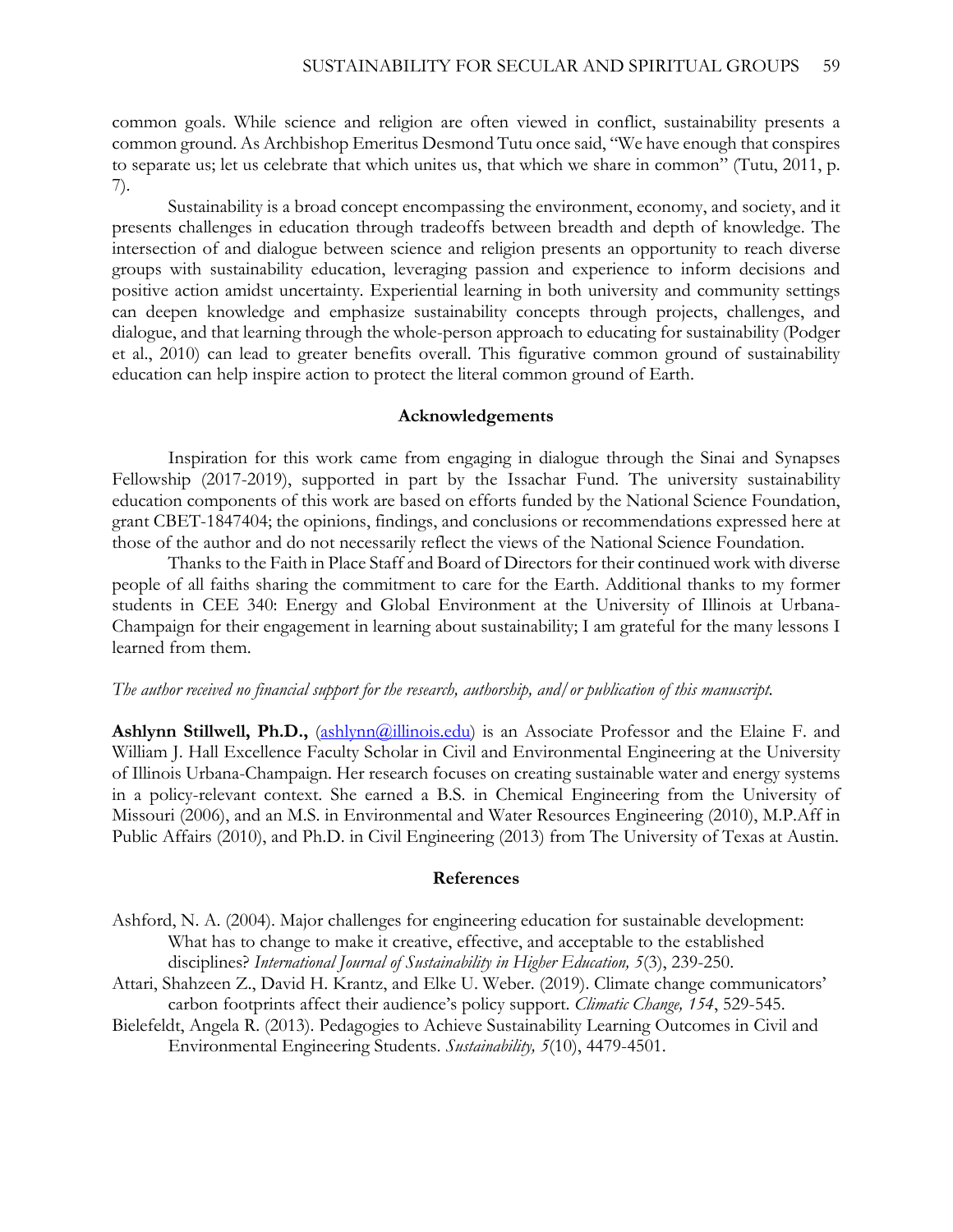- Brundtland, Gro Harlem, Mansour Khalid, Susanna Agnelli, Saleh A. Al-Athel, Bernard Chidzero, Lamine Mohammed Fadika, Volker Hauff, Istvan Lang, Ma Shijun, Margarita Marino d Botero, Nagendra Sing, Paulo Nogueira-Neto, Saburo Okita, Shridath S. Ramphal, William D. Ruckelshaus, Mohamed Sahnoun, Emil Salim, Bukar Shaib, Vladimir Sokolov, Janez Stanovnik, Maurice Strong, and Jim MacNeill. (1987). Our Common Future. The World Commission on Environment and Development. Reprinted 2009 by Oxford University Press.
- Chuvieco, Emilio. (2012). Religion approaches to water management and environmental conservation. *Water Policy, 14*, 9-20.
- Clark, William C., and Nancy M. Dickson. (2003). Sustainability science: The emerging research program. *Proceedings of the National Academy of Sciences of the United States of America, 100*(14), 8059-8061.
- Crossman, Joanna. (2011). Environmental and Spiritual Leadership: Tracing the Synergies from an Organizational Perspective. *Journal of Business Ethics, 103*(4), 553-565.
- Djupe, Paul A., and Brian R. Calfano. (2009). Justification Not by Faith Alone: Clergy Generating Trust and Certainty by Revealing Thought. *Politics and Religion, 2*, 1-30.
- Dovers, Stephen R. (1996). Sustainability: Demands on Policy. *Journal of Public Policy, 16*(3), 303-318.
- Fenner, Richard A., Charles M. Ainger, Heather J. Cruickshank, and Peter M. Guthrie. (2005). Embedding sustainable development at Cambridge University Engineering Department. *International Journal of Sustainability in Higher Education, 6*(3), 229-241.
- Goldberg, Matthew H., Abel Gustafson, Matthew T. Ballew, Seth A. Rosenthal, and Anthony Leiserowitz. (2019). A Social Identity Approach to Engaging Christians in the Issue of Climate Change. *Science Communication, 41*(4), 442-463.
- Kates, Robert W., William C. Clark, Robert Corell, J. Michael Hall, Carlo C. Jaeger, Ian Lowe, James J. McCarthy, Hans Joachim Schellnhuber, Bert Bolin, Nancy M. Dickson, Sylvie Faucheux, Gilberto C. Gallopin, Arnulf Grübler, Brian Huntley, Jill Jäger, Narpat S. Jodha, Roger E. Kasperson, Akin Mabogunje, Pamela Matson, Harold Mooney, Berrien Moore III, Timothy O'Riordan, and Uno Svedin. (2001). Sustainability Science. *Science, 292*(5517), 641-642.
- Kemp, René, Saeed Parto, and Robert B. Gibson. (2005). Governance for sustainable development: moving from theory to practice. *International Journal of Sustainable Development, 8*(1/2), 12-30.
- Kemp, René, and Pim Martens. (2007). Sustainable development: how to manage something that is subjective and never can be achieved? *Sustainability: Science, Practice, & Policy, 3*(2), 5-14.
- Konisky, David M. (2018). The greening of Christianity? A study of environmental attitudes over time. *Environmental Politics, 27*(2), 267-291.
- Marshall, Julian D., and Michael W. Toffel. (2005). Framing the Elusive Concept of Sustainability: A Sustainability Hierarchy. *Environmental Science* & Technology, 39(3), 673-682.
- National Research Council (NRC). (2013). Our Common Journey: A Transition Toward Sustainability. Board on Sustainable Development, National Academy of Sciences. Washington, D.C.
- Parris, Thomas M., and Robert W. Kates. (2003). Characterizing a sustainability transition: Goals, targets, trends, and driving forces. *Proceedings of the National Academy of Sciences of the United States of America, 100*(14), 8068-8073.
- Peter, Laurence J. (1982). Peter's Almanac. William Morrow & Co: New York, NY.
- Podger, Dimity Margaret, Elena Mustakova-Possardt, and Anna Reid. (2010). A whole-person approach to educating for sustainability. *International Journal of Sustainability in Higher Education, 11*(4), 339-352.
- Pope, Jenny, David Annandale, and Angus Morrison-Saunders. (2004). Conceptualising sustainability assessment. *Environmental Impact Assessment Review, 24*(6), 595-616.